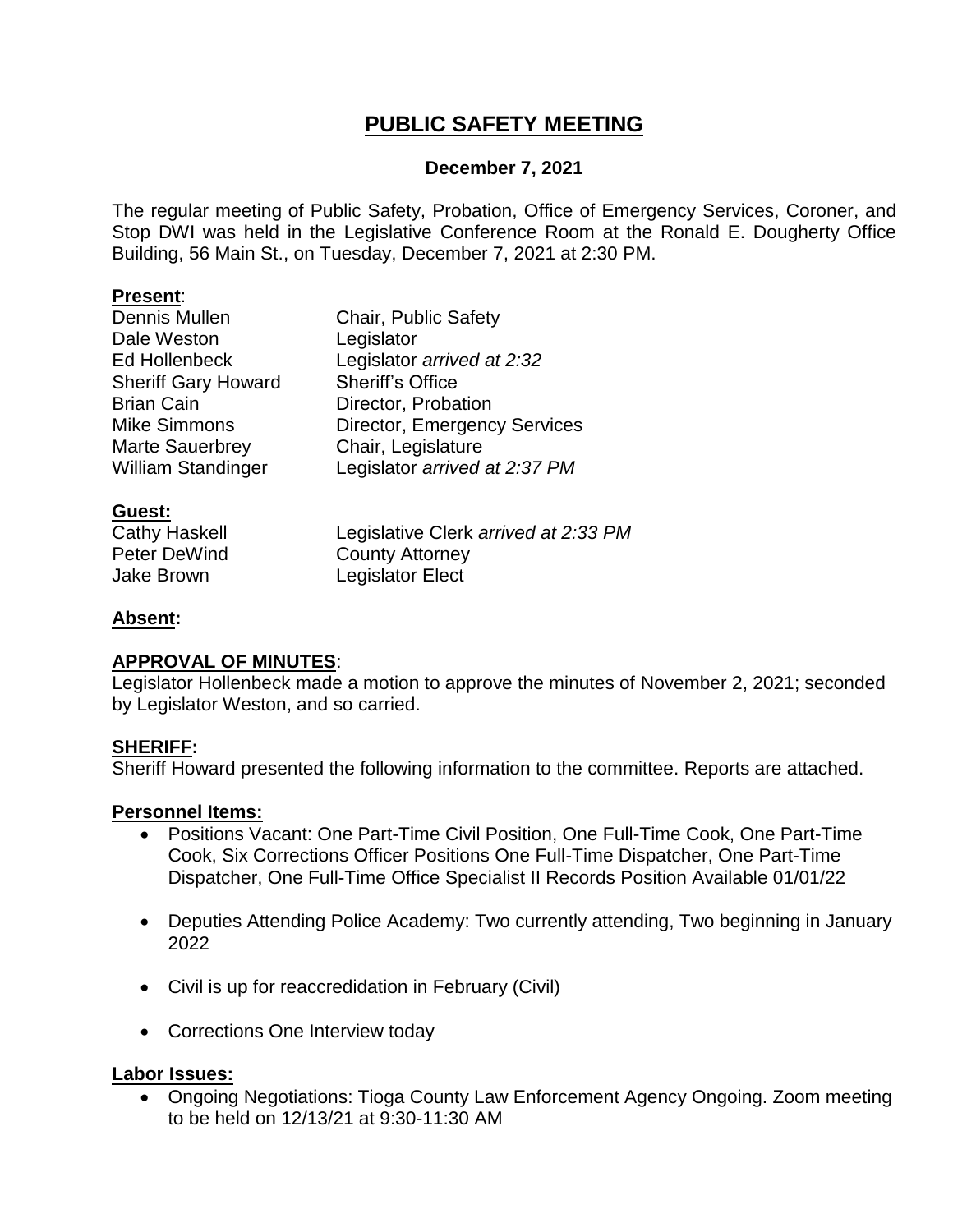# **Litigation Issues:**

• None

### **Budget:**

- Revenue: \$690,173 (99% of Budget)
- Expenditures: \$9,664,973 (88% of Budget)
- Inmate Boarders: \$418,902 (279% of Budget)

# **Currents Projects:**

- Black Creek Upgrade: 99.9 % done, need to replace a monitor
- Live Scan, moving forward should be completed by the end of the month
- Jail refrigerator & freezer replacement continuing. Both have been removed replacements are currently being installed. All walls are up & it shouldn't be much longer
- Jail EMR, IT installed necessary equipment, waiting on necessary licensing to move forward

### **Other:**

November 2021 Average Inmate Daily Population: 65, as of today down to 61

#### **Resolutions:**

- Amend Resolution 257-21 Appropriations of Funds 2021-2022 NYS Stop DWI High Visibility Engagement Grant
- Modify 2021 Budget & Transfer Funds, FT Salary to Car Maintance to pay for tasers

*\*\*Committee agreed to move these resolutions forward*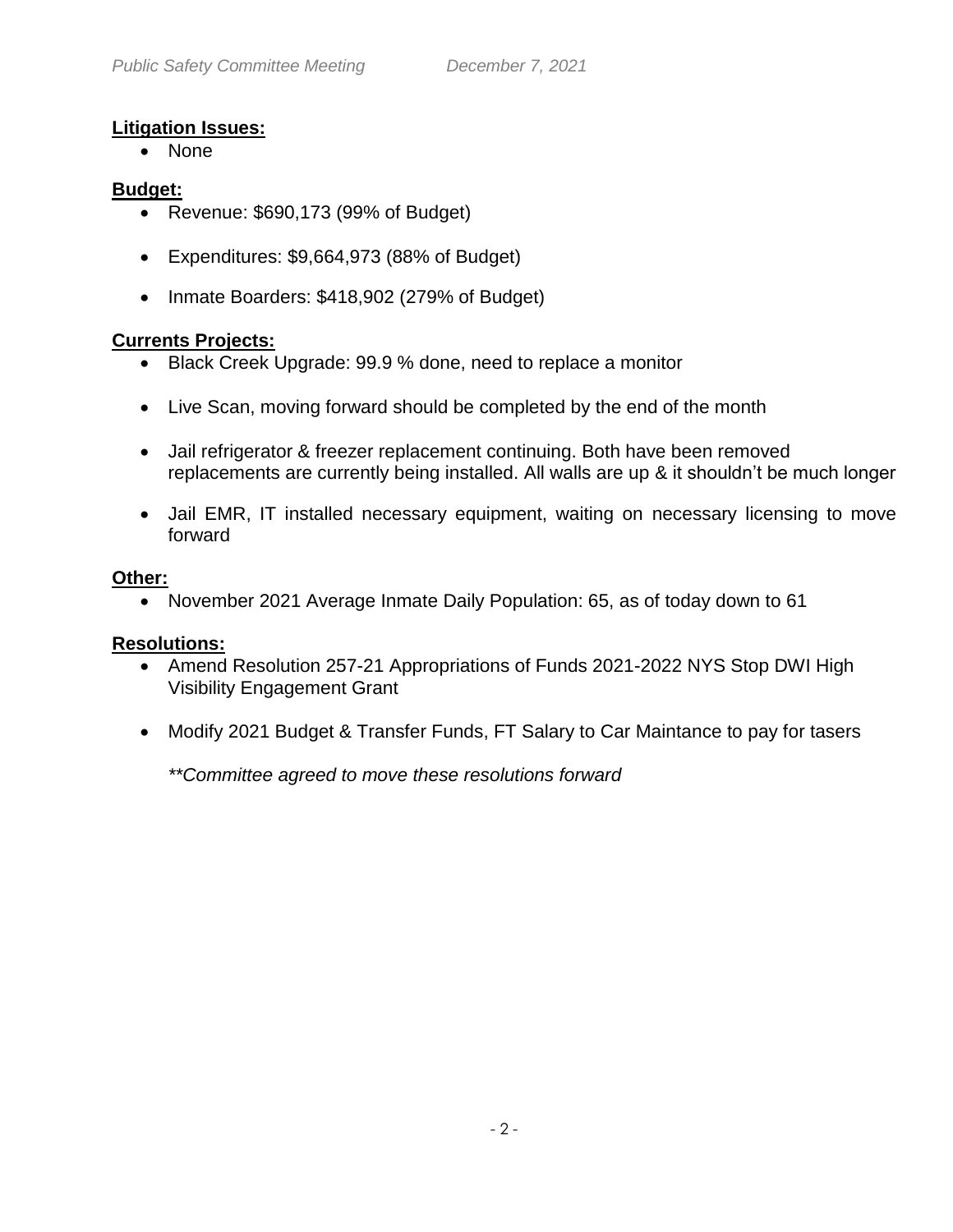# **PROBATION:**

Brian Cain, Probation Director, presented the following information to the committee. Reports are attached.

### **Budget:**

• On Track

### **Current Business:**

#### **Juvenile Delinquency Services:**

- 6 JD's tickets this month (increase)
- YTD 28 (increase)

#### **Personnel Items:**

 Positions Vacant: One Probation Officer, One Sr. Probation Officer, One unfunded Probation Officer

#### **Resolutions:**

- Continue Approval for Contract between the Tioga County Probation Department & Cayuga Counseling Services, Inc.
- Approve a Contract between the Tioga County Probation Department & The Family & Children's Counseling Services to provide Adult & Juvenile Sexual Offender Assessment & Treatment Services in the Journey Project
- Authorize Salary above CSEA base for Probation Officer
- Approve STSJP Contract for SFY 2021-2022 Probation as Lead Agency for Application for Funding via STSJP
- Approve a Contract between the Tioga County Probation Department & Ascentec Holdings LLC
- Acceptance of the Floyd Hooker Foundation Grant & Modify 2021 Budget

*\*\*Committee agreed to move these resolutions forward*

#### **Other:**

- \$189,000 Restitution was paid today \$9,000 in surcharges goes back to county
- Replaced floor tiles at Probation, preventing worker injury